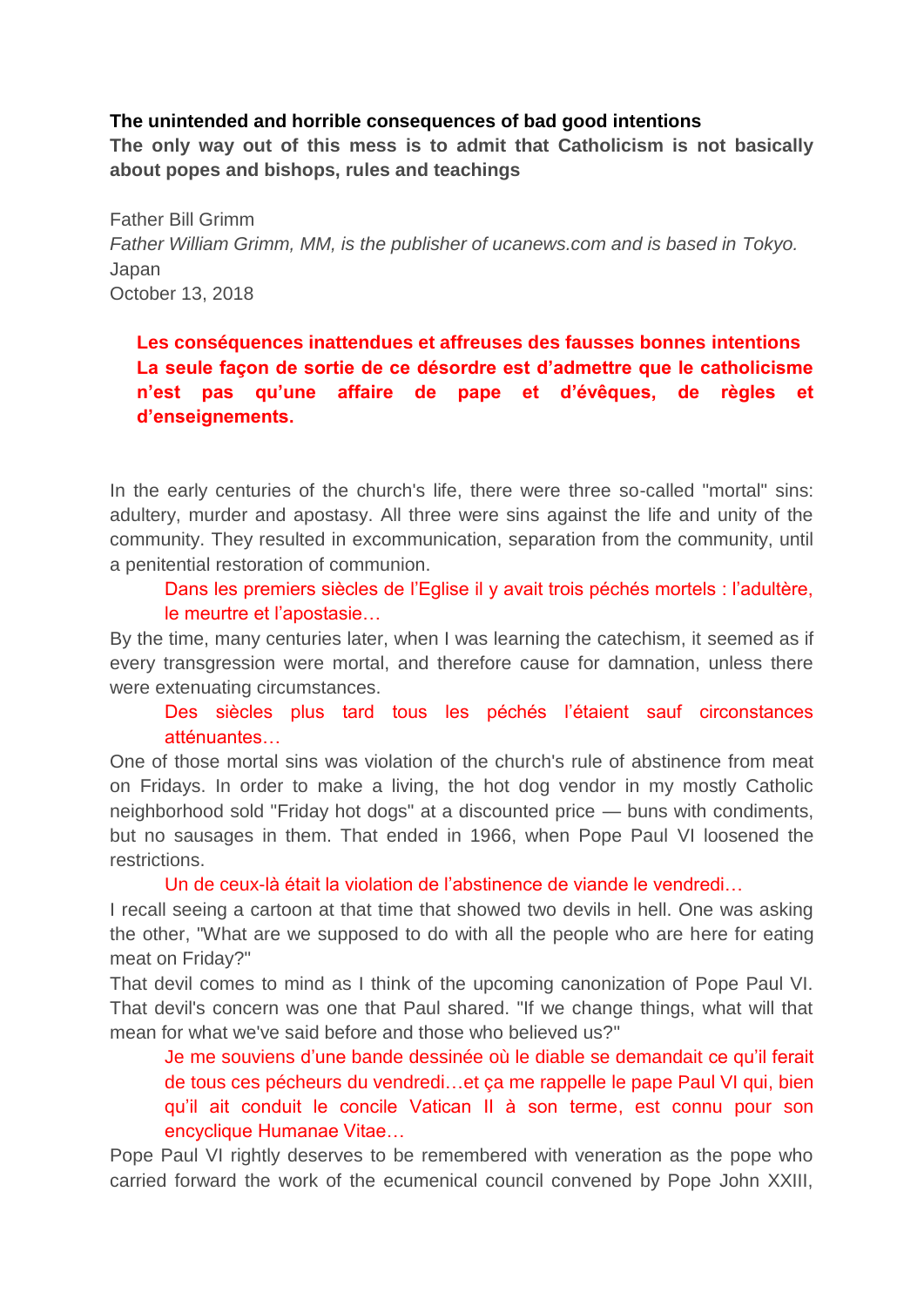Vatican II. Paul brought the council to its close and began the post-conciliar adaptation of the church to its new reality.

However, Pope Paul is probably most remembered for his 1968 encyclical *Humanae Vitae* that barred the use of "artificial" methods of controlling birth. In his encyclical, he went against the recommendations of the commission of experts he had convened to advise him on the issue. Among those who encouraged him in this was the Polish bishop who later became Pope John Paul II.

Dans cette encyclique il interdisit les moyens artificiels de contraception. Allant contre tous les avis, mais soutenu en particulier par celui qui allait devenir le pape J-Paul II, il prit sa décision en s'interrogeant sur l'image de l'Eglise à l'image du diable : « si nous changeons, que deviendra ce que nous avons dit avant et que deviendront ceux qui nous ont cru ? »…

Paul's reason for not changing the long-held teaching that various forms of contraception are sinful was concern for the image of the church. His was the cartoon devil's concern: "If we change things, what will that mean for what we've said before and those who believed us?"

The pope felt that a change in the traditional discipline would undermine the trust people had in the magisterium, the teaching authority of the church. And in his mind, that would be the same as undermining trust in the church.

As he soon learned, Pope Paul's move backfired. People relied upon biological and social scientific facts and their own experience more than upon a papal say-so to justify ignoring his encyclical. The pope's mistake was to over-identify the church with its teaching authority rather than with the People of God and Christ.

## L'erreur du pape fut d'identifier l'Eglise avec son autorité d'enseignement plutôt qu'avec le peuple de Dieu et le Christ…

The result was a textbook example of the law of unintended consequences. Instead of confirming the authority of the centralized magisterium, Humanae Vitae initiated a period of questioning, defiance and, ultimately, marginalization of church authority. We are in the midst of that period. Ironically, the very situation that Pope Paul hoped to head off became the major result of his action.

## H.V. initia une période de questionnement, de défiance et finalement de marginalisation de l'autorité de l'Eglise où nous sommes toujours…

After Pope Paul was gone, the response of Pope John Paul II to the erosion of respect for centralized Roman authority was to fight back by appointing bishops who would make loyalty to Humanae Vitae and the magisterium the hallmark of their ministry.

## J-Paul II poursuivit dans ce sens en nommant des évêques loyaux à H.V…

Once again, however, the law of unintended consequences went into effect and has provoked what is considered by many to be the worst crisis in the Western church since the Reformation that began half a millennium ago, the cover-up of sexual abuse by clergy.

Les conséquences inattendues en sont donc la pire des crises de l'Eglise occidentale depuis la réforme : la dissilmulation des abus sexuels du clergé.